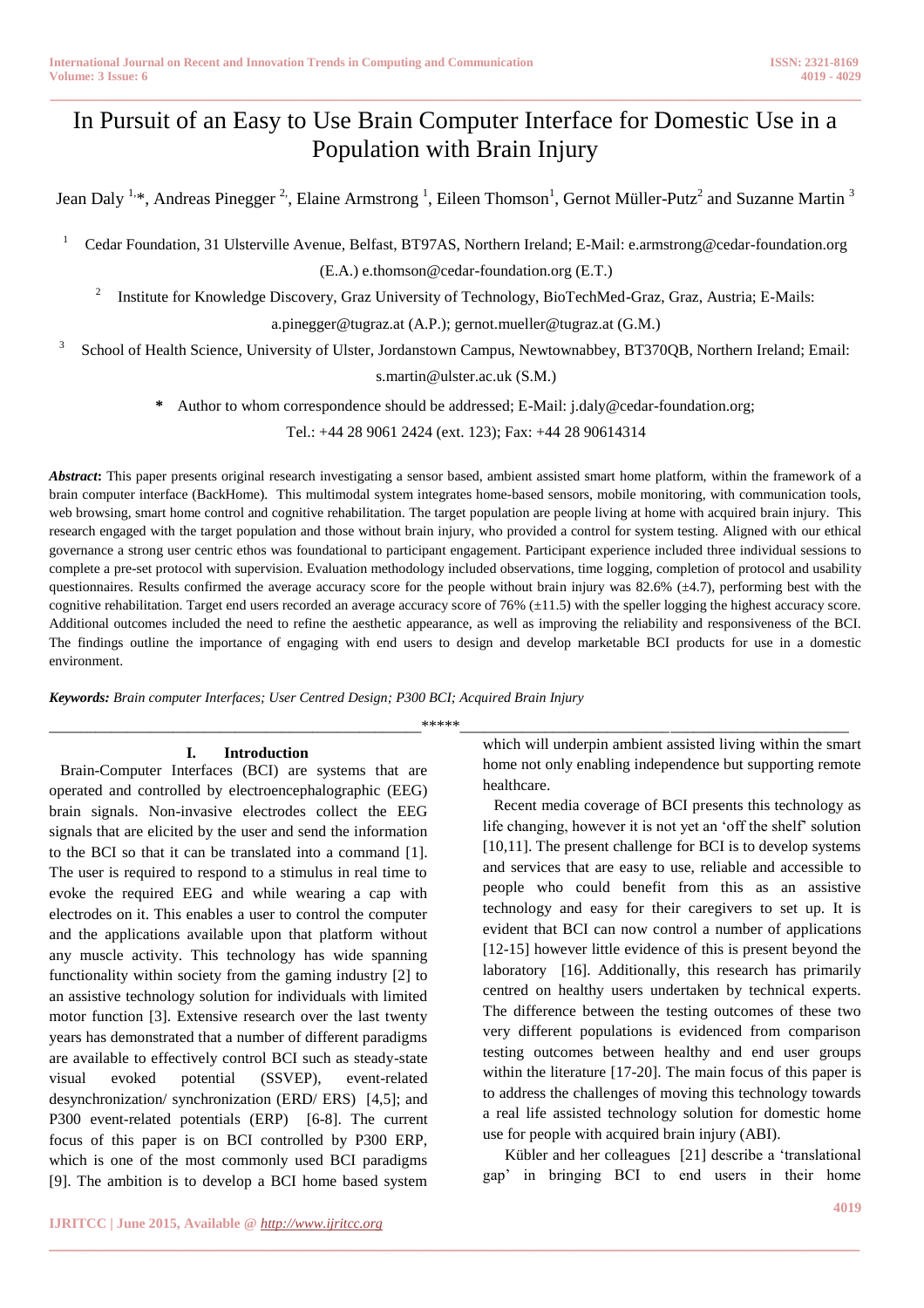environment. This gap is said to have appeared because research has not engaged with end users and so technical experts produce systems they think end users might like as appose to what end users want, need and could use on a dayto-day basis. In order to move BCI towards home use and 'non expert' set up it is essential to engage in User Centred Design (UCD) [21]. The term UCD describes an iterative design methodology to identify the effectiveness, efficiency and satisfaction with technology where by end users are at the centre of this process. This framework has been set out in a bid to develop and standardize a method of evaluating the usability of BCI with target end users [22-25]. The effectiveness of the system is a way of finding out how accurately the user can control and select their desired symbol on the BCI. The efficiency looks at the time and effort the user needs to invest in order to engage with the BCI. Finally, satisfaction is a measure of how the user perceives the BCI and their overall acceptability with all aspects of the technology. Through this three-pronged approach incorporating psychometric tests, qualitative methods and descriptive data a holistic evaluation of such system can endeavour to bridge such a gap between end users and developers in creating a BCI for everyday use.

BCI offer the unique opportunity for people with complex disabilities to access services and applications that support inclusion, participation, enable independence and increase access to healthcare. In particular, BCI could offer a solution to people who may have no other form of communication or access to environmental or computer control. Research has focused primarily on providing people with Amyotrophic Lateral Sclerosis (ALS) an assistive technology solution [26]. Limited research has focused on people with ABI evaluating BCI [17,27,28]. This population has additional cognitive challenges along side the physical limitations they may experience as a result of their injury. Locked in syndrome (LIS) where a person has no or very limited remaining muscle function can be a residual impact of a severe ABI [29]. More recently research has also indicated that populations such as Motor Neurons/ ALS [30], Multiple Sclerosis [31], and Muscular Dystrophy [32] can also experience cognitive decline as a result of their degenerative conditions. This emphasises the importance of including people with cognitive impairments in the development and design of BCI as physical and cognitive impairments are not mutually exclusive. Thus, BCI systems have the potential to support different population in various ways such as on a more long-term basis for independence as well as through the trajectory of rehabilitation.

The overall aim of this research is to develop and evaluate a platform operated by BCI that combines devices and applications like smart home control, social networking, online and offline entertainment applications, ambient intelligent systems, and eHealth through rehabilitation as

**\_\_\_\_\_\_\_\_\_\_\_\_\_\_\_\_\_\_\_\_\_\_\_\_\_\_\_\_\_\_\_\_\_\_\_\_\_\_\_\_\_\_\_\_\_\_\_\_\_\_\_\_\_\_\_\_\_\_\_\_\_\_\_\_\_\_\_\_\_\_\_\_\_\_\_\_\_\_\_\_\_\_\_\_\_\_\_\_\_\_\_\_\_\_\_** well as telemonitoring and home support [33-35]. This ambitious project has identified user requirements and system usability within this population by adopting a usercentred approach [25]. Each stage of end-user evaluation and feedback will inform the technical developers throughout the lifecycle of the project. The first iteration of testing indicated that users with ABI could use BCI however greater control was necessary, the system needs to be more reliability, and the set up process must be simpler [17]. The unique aspect of this study was that the evaluation was undertaken in a rehabilitation centre by non-experts thus beginning the evolution of moving BCI out of the laboratory, which is the ultimate aim for the final phase of testing. The current paper will focus on the user centred evaluation of the second iteration of a BCI platform with applications for communication, rehabilitation, smart home control and web browsing. The evaluation was undertaken once again by the same non- experts and in the same rehabilitation setting. New advancements in the second iteration of the prototype included the various applications and the use of famous faces as the P300 stimulus to improve the effectiveness [36,37].

### **II. Experimental Section**

## *2.1. The BCI Operating System*

The BCI system used a P300 based paradigm that was placed next to the user interface. The user interface was placed approximately a meter in front of the participant to enable control of applications (Figure 1). The EEG was acquired using an electrode cap with 8 active Ag/AgCl electrodes (g.Ladybird, g.tec Austria), at electrode Fz, Cz, P3,P4, PO7, POz, PO8, Oz. Channels were referenced to the right earlobe and a ground electrode was placed at FPz and the signals were amplified by a g.USBamp (g.tec Austria).



**Figure 1.** The BCI Operating System

#### *2.2. Participants*

**\_\_\_\_\_\_\_\_\_\_\_\_\_\_\_\_\_\_\_\_\_\_\_\_\_\_\_\_\_\_\_\_\_\_\_\_\_\_\_\_\_\_\_\_\_\_\_\_\_\_\_\_\_\_\_\_\_\_\_\_\_\_\_\_\_\_\_\_\_\_\_\_\_\_\_\_\_\_\_\_\_\_\_\_\_\_\_**

**4020** Ten people were recruited to evaluate the prototype inline with a robust ethical framework approved by the University of Ulster. Each participant had evaluated a previous iteration of the prototype [17]. First, five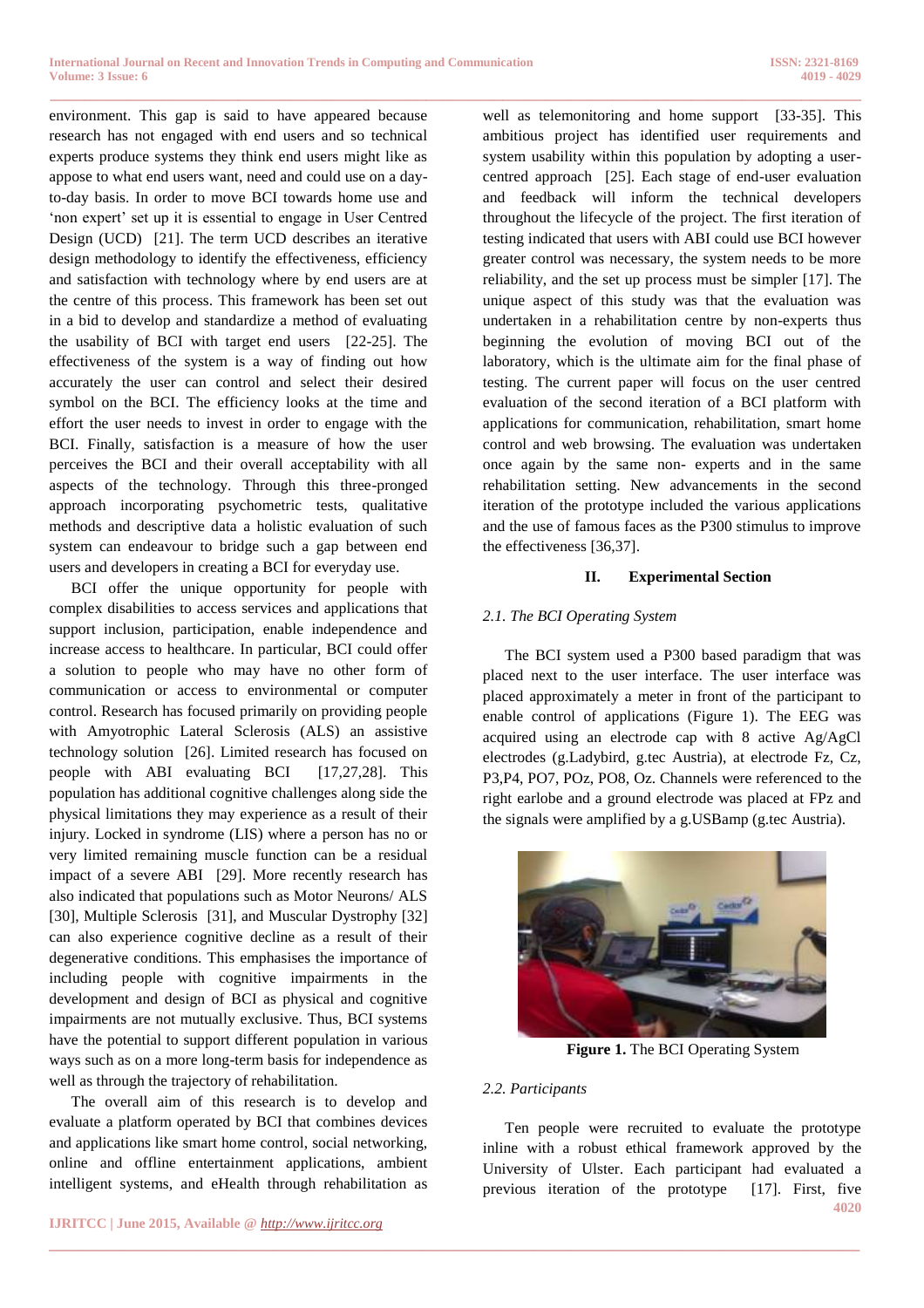participants (4 female,  $M = 36.6$  years,  $\pm$  9.3) in the control group were recruited for the evaluation that did not have an ABI. Once the first phase of testing was complete, five target end users (1 female,  $M = 37$  years,  $\pm$  8.7) who are living with ABI (Post ABI M=  $9.8$  yrs,  $\pm 3.7$ ) were recruited. Each participant was medically stable, was post rehabilitation, had no history of epilepsy and had received a diagnosis of moderate to severe brain injury. The degree of cognitive and physical impairment varied although individuals had the cognitive ability to understand the study, the ability to give consent and to learn to interact with the BCI.

#### *2.3 Study Design*

The testing phase for the prototype required each participant to complete an extensive 40-step protocol on three occasions each. Participants were invited to evaluate the prototype in a rehabilitation centre in Northern Ireland and this setting was not controlled for any of the environmental noise that was present e.g. phones ringing, doors, people talking. The system was set up by non-experts that only had experience of setting up the previous iteration of the system. Participants sat approximately one meter away from the user interface consisting of two displays. The **XBMC** application display was centred in front of the participants and the BCI stimulation display was to the right of the first one, see Figure. 1. At the beginning of each session it was necessary to create a unique classifier for the user. This was created during the training sessions when the user was required to select five letters from the 6 X 6 matrix. A selection could be made when the participant attends to their target symbol and mentally count the amount of times it flashed as the rows and columns flashed at random with pictures of famous faces [36,37]. Once the classifier was created users were then asked to complete the protocol on the system.

The researcher guided the participants through the process, which included spelling the word 'BRAINPOWER', completing two cognitive rehabilitation tasks [35], tweeting '#BCI #BACKHOME' on a special web browser [9] and smart home control that involved moving a camera application in three different directions, see Figure 2. Participants with ABI were also invited to complete two additional 15-step tasks on one occasion each. The first was to operate a multimedia player called XBMC [\(http://www.xbmc.org\)](http://www.xbmc.org/) and the second task was to paint a picture using an application called Brain Painting [24,38].



**Figure 2.** The tasks completed on the BCI system.

**\_\_\_\_\_\_\_\_\_\_\_\_\_\_\_\_\_\_\_\_\_\_\_\_\_\_\_\_\_\_\_\_\_\_\_\_\_\_\_\_\_\_\_\_\_\_\_\_\_\_\_\_\_\_\_\_\_\_\_\_\_\_\_\_\_\_\_\_\_\_\_\_\_\_\_\_\_\_\_\_\_\_\_\_\_\_\_**

The UCD framework sets out to evaluate the usability of the system in terms of effectiveness, efficiency and satisfaction [25]. The effectiveness of the prototype was determined by calculating the percentage of correct selections made during the protocol with a threshold set out at <70% [3,26]. The BCI efficiency is calculated by the Information Transfer Rate (ITR) [39] and completing the NASA-TLX (NASA-Task Load Index: [40]) after the final

session to assess workload. Finally, satisfaction was rated on the VAS (visual analogue scale) questionnaire to rate overall satisfaction between 0 and 10 after each testing session. After each final evaluation session participants completed the extended QUEST 2.0 (Quebec User Evaluation of Satisfaction with Assistive Technology: [41]) and a customized usability questionnaire.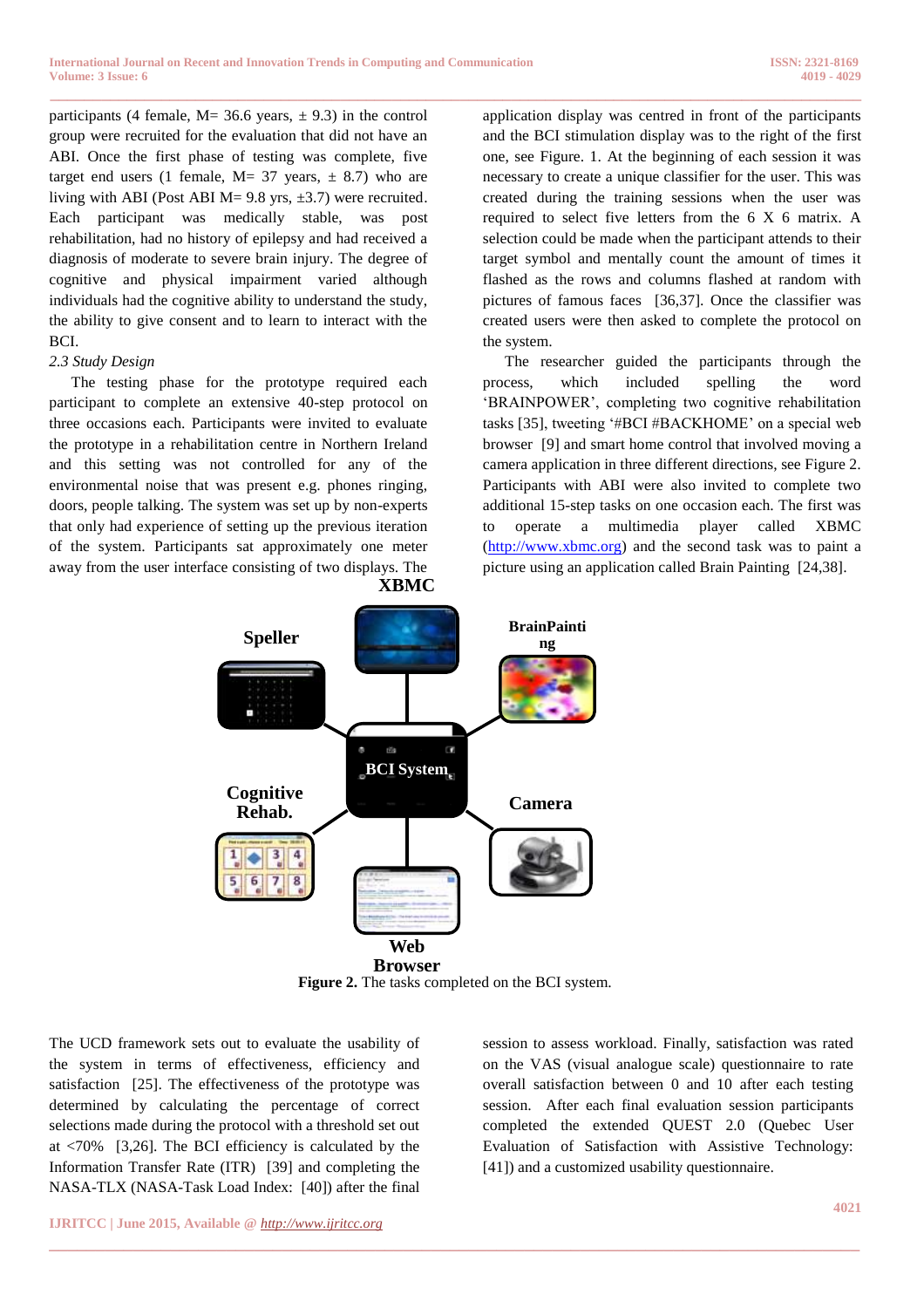#### *2.4 Data Analysis*

 The data was analyzed using Matlab (MathWorks, Natick, USA). The signals of the electrode position Cz were chosen to compare the two groups. Only epochs of the training with well-known target and non-target stimuli were used for analysis. Signals were filtered with a 0.5-15Hz band-pass. The epoch length was 1000ms. A baseline correction was performed with 200ms pre-stimulus data.

The control and end user signals were checked for statistical significant differences by means of Mann-Whitney U tests. The Bonferroni corrected significance level alpha was set at 0.05/sample length( $n=256$ ) = 0.000195. A phase difference correction was applied to compare only the amplitude differences and not the differences originated by time shifts. This correction was performed by detecting the maximum value of the P300 of both groups and shifting the signal of the ABI group so that the peaks appear at the same time.

#### **III. Results**

#### *3.1 EEG Analysis*

 The plots of the averaged target and non-target signals are shown in Figure 3. The error of the means of the signals is indicated with dashed lines. The mean peak P300 amplitude of the control group was  $2.05(\pm 0.14)$  µV and 1.85( $\pm$ 0.18) µV for the ABI users. The mean latency of the P300 peak was 234.4 ms for the control and 214.4 ms for the ABI users. This early occurrence of the P300 peak is most likely originated in the technical implementation of the BCI system: The event triggers might be set too early. However, the time-shift between the mean ABI and the control group P300 peak was 20 ms. On average the P300 peak occurred earlier at the ABI users.

A comparison of the target signals of both groups is shown in Figure 4. Significant differences are marked within this figure with red lines. The control group had significant higher amplitudes than the end users at some time points;



**\_\_\_\_\_\_\_\_\_\_\_\_\_\_\_\_\_\_\_\_\_\_\_\_\_\_\_\_\_\_\_\_\_\_\_\_\_\_\_\_\_\_\_\_\_\_\_\_\_\_\_\_\_\_\_\_\_\_\_\_\_\_\_\_\_\_\_\_\_\_\_\_\_\_\_\_\_\_\_\_\_\_\_\_\_\_\_\_\_\_\_\_\_\_\_**

**Figure 3.** Comparison of the EEG Signals of the (**a**) ABI and (**b**) Control Group

**\_\_\_\_\_\_\_\_\_\_\_\_\_\_\_\_\_\_\_\_\_\_\_\_\_\_\_\_\_\_\_\_\_\_\_\_\_\_\_\_\_\_\_\_\_\_\_\_\_\_\_\_\_\_\_\_\_\_\_\_\_\_\_\_\_\_\_\_\_\_\_\_\_\_\_\_\_\_\_\_\_\_\_\_\_\_\_**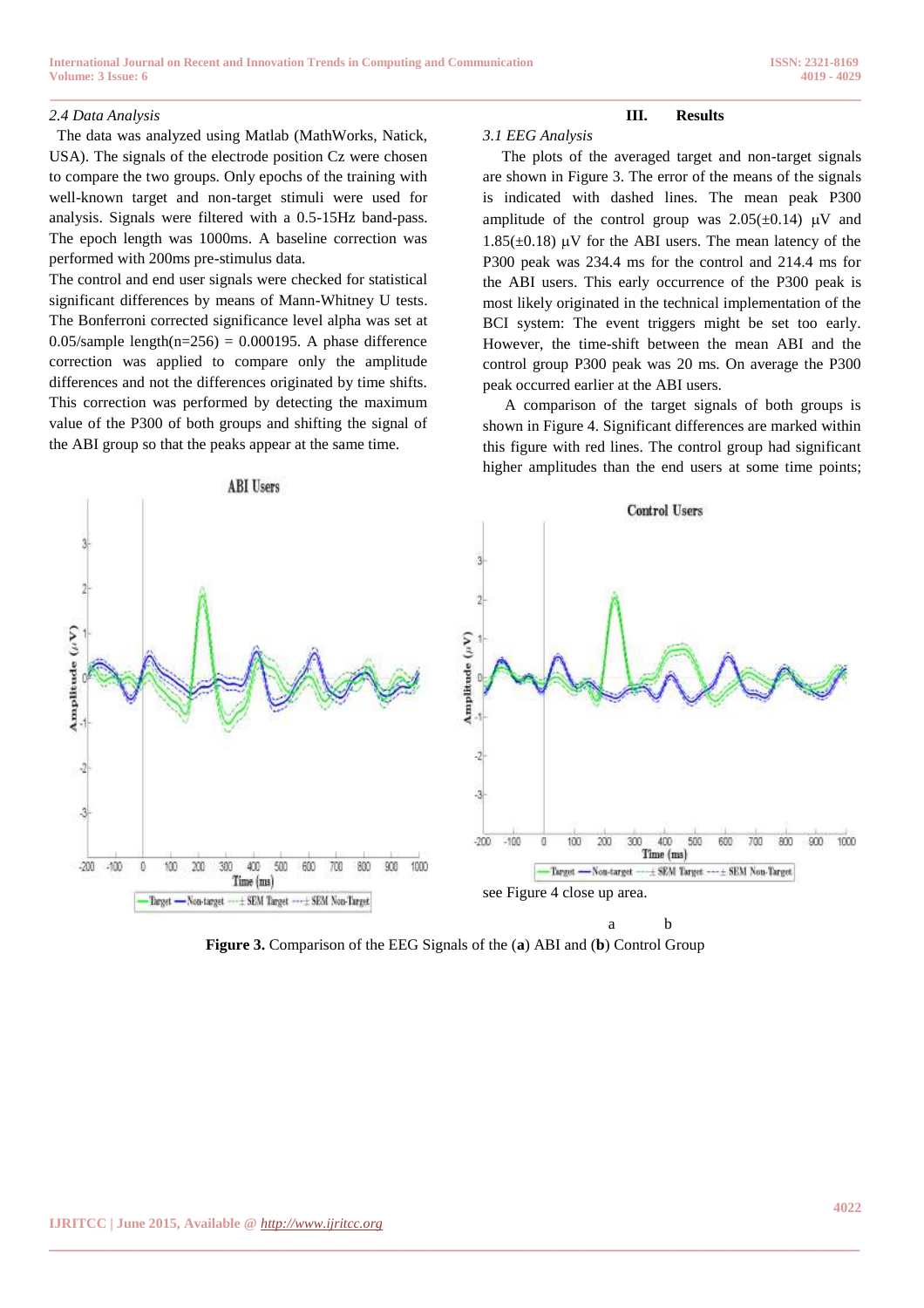

- **Figure 4.** Time-shift corrected comparison of the EEG target signals of both groups. Significant differences between the target signals are marked with red vertical lines. A close-up of the P300 area is shown in the upper right corner.
- *3.2 Effectiveness*





The control group recorded an overall average accuracy of 82.6%  $(\pm 4.7)$  following completion of the full protocol on three occasions. The cognitive rehabilitation tasks were the most responsive for the control group with each game scoring high accuracies (>90%) and an overall cognitive

rehabilitation accuracy score of 91.87% (±8.6). End users completed the protocol with an overall average accuracy score of 76%  $(\pm 11.5)$ . The highest overall accuracy for the end user group was achieved with the Speller (82.07% ±13.34). The overall effectiveness scores for each application are set out in Figure 4.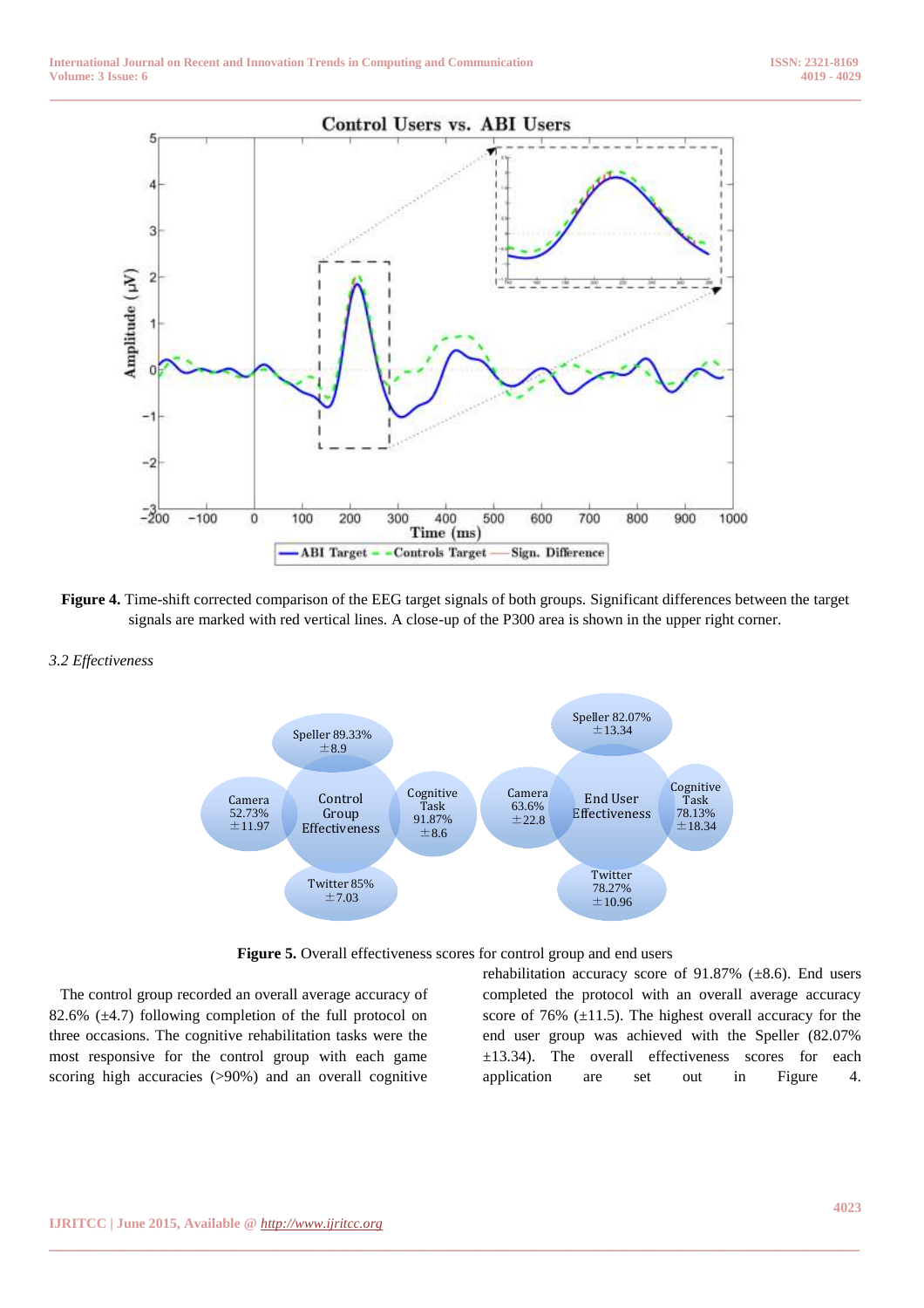|      |                |            | <b>Table 1.</b> Eine user average accuracy and information dansier rate (TTK) scores |            |                |            |               |            |      |
|------|----------------|------------|--------------------------------------------------------------------------------------|------------|----------------|------------|---------------|------------|------|
| ID   | <b>Speller</b> |            | $CR^*$ Task                                                                          |            | <b>Twitter</b> |            | <b>Camera</b> |            | VAS  |
|      | accurac        |            |                                                                                      |            |                |            | accurac       |            |      |
|      | у              | <b>ITR</b> | accuracy                                                                             | <b>ITR</b> | accuracy       | <b>ITR</b> | у             | <b>ITR</b> |      |
| EU1  | 86%            | 9.55       | 91%                                                                                  | 14.92      | 81%            | 8.91       | 82%           | 4.46       | 7.7  |
| EU2  | 92%            | 12.23      | 88%                                                                                  | 11.98      | 87%            | 9.62       | 85%           | 5.36       | 9.3  |
| EU3  | 77%            | 5.54       | 66%                                                                                  | 7.34       | 72%            | 6.21       | 61%           | 1.87       | 7.2  |
| EU4  | 80%            | 8.18       | 85%                                                                                  | 12.71      | 85%            | 9.67       | 50%           | 0.30       | 7.2  |
| EU5  | 75%            | 4.09       | 61%                                                                                  | 5.4        | 66%            | 4.76       | 40%           | 0.37       | 6.9  |
| Avg. | 82.07%         | 7.92       | 78.13%                                                                               | 10.47      | 78.27%         | 7.83       | 63.6%         | 2.47       | 7.66 |
| Std. | 13.34          | 3.22       | 18.34                                                                                | 3.96       | 10.96          | 2.23       | 22.8          | 2.34       | 0.96 |

**Table 1.** End user average accuracy and information transfer rate (ITR) scores

**\_\_\_\_\_\_\_\_\_\_\_\_\_\_\_\_\_\_\_\_\_\_\_\_\_\_\_\_\_\_\_\_\_\_\_\_\_\_\_\_\_\_\_\_\_\_\_\_\_\_\_\_\_\_\_\_\_\_\_\_\_\_\_\_\_\_\_\_\_\_\_\_\_\_\_\_\_\_\_\_\_\_\_\_\_\_\_\_\_\_\_\_\_\_\_**

\* Cognitive rehabilitation

The camera task reported the lowest accuracy score for both groups with the control group reported a score of 52.73%  $(\pm 11.97)$  and the end users achieved an average of 63.6%  $(\pm 22.8)$ . The difference in the camera task accuracy scores between groups could be attributed to a system stability issue. Within the control group evaluation the system crashed when the users were trying to select the

'smart home' icon from the bottom of the opening matrix (control group= 50% / end users= 71%) in the majority of sessions, whilst this was no longer an issue during the end user testing because of stopping and starting the system between tasks. Additionally, end users used the XBMC and BrainPainting application on one occasion each achieving overall accuracy scores of 79% and 66.6%, Table 2.

| Table 2. Single use end user average accuracy and information transfer rate scores |  |  |
|------------------------------------------------------------------------------------|--|--|
|                                                                                    |  |  |

| ID   | <b>XMBC</b> |            | <b>BrainPainting</b> |            |  |
|------|-------------|------------|----------------------|------------|--|
|      | accuracy    | <b>ITR</b> | accuracy             | <b>ITR</b> |  |
| EU1  | 94%         | 13.17      | 45%                  | 2.19       |  |
| EU2  | 94%         | 15.50      | 88%                  | 9.42       |  |
| EU3  | 79%         | 8.64       | 79%                  | 6.19       |  |
| EU4  | 68%         | 5.44       | 56%                  | 2.68       |  |
| EU5  | 60%         | 3.50       | 65%                  | 3.42       |  |
| Avg. | 79.0%       | 9.25       | 66.6%                | 4.78       |  |
| Std. | 15.3%       | 5.06       | 17.3%                | 3.02       |  |

#### *3.3 Efficiency*

Information transfer rate is reported for end users in Table 1 and Table 2. The cognitive tasks reported higher ITR than the other application. This may be as a result of needing additional time to attend to the other screen and decide on the answer/ choice they want to select.

**Table 3**. NASA–TLX scores for the end users and the control group

| 55.3<br>3.4 | 77   | 3           |                |      |      |      |
|-------------|------|-------------|----------------|------|------|------|
|             |      |             | 47             | 10   | 86   | 11   |
|             | 4    | 3           | 4              | 6    |      | 3    |
| 39.7        | 74   | 18          | $\overline{0}$ | 25   | 74   | 9    |
| 43.5        | 69   |             | 49             | 26   | 29   | 19   |
| 65.2        | 81   | $\theta$    | 10             | 50   | 89   | 86   |
|             |      |             |                |      |      |      |
| 57.1        | 67.4 | <i>20.0</i> | 58.2           | 23.2 | 66.6 | 63.0 |
|             |      |             |                |      |      |      |

**\_\_\_\_\_\_\_\_\_\_\_\_\_\_\_\_\_\_\_\_\_\_\_\_\_\_\_\_\_\_\_\_\_\_\_\_\_\_\_\_\_\_\_\_\_\_\_\_\_\_\_\_\_\_\_\_\_\_\_\_\_\_\_\_\_\_\_\_\_\_\_\_\_\_\_\_\_\_\_\_\_\_\_\_\_\_\_**

**IJRITCC | June 2015, Available @** *[http://www.ijritcc.org](http://www.ijritcc.org/)*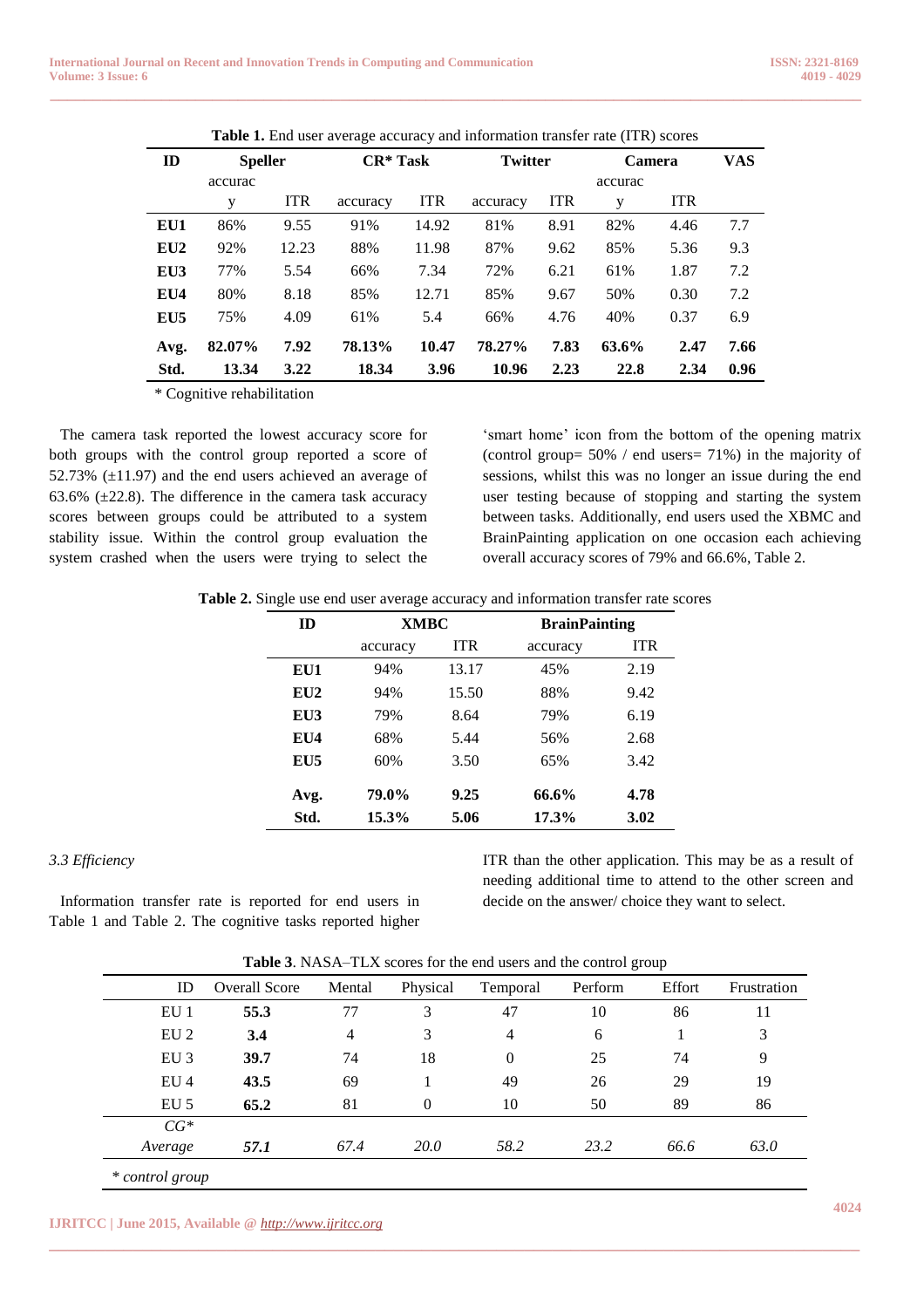The subjective workload using the NASA-TLX was reported in Table 3 as moderate to high workload (57.1  $\pm$ 10.9) for the control group and moderate workload for end users  $(41.42 \pm 23.5)$ . With the exception of one end user, mental workload was reported as considerably high. Interestingly, frustration generally was low for end users. *3.4 Satisfaction*

**\_\_\_\_\_\_\_\_\_\_\_\_\_\_\_\_\_\_\_\_\_\_\_\_\_\_\_\_\_\_\_\_\_\_\_\_\_\_\_\_\_\_\_\_\_\_\_\_\_\_\_\_\_\_\_\_\_\_\_\_\_\_\_\_\_\_\_\_\_\_\_\_\_\_\_\_\_\_\_\_\_\_\_\_\_\_\_\_\_\_\_\_\_\_\_**

The average scores for the QUEST and ADDED Items scores are outlined in Table 4. The average QUEST score for the control group was  $4.35 \ (\pm .5)$  and the QUEST Added Items average was 4.24  $(\pm 0.5)$ . The average QUEST score for end users was  $3.86 \ (\pm .6)$  and the QUEST Added Items

average was  $3.58 \ (\pm 1.1)$ . In particular end users scored Speed the lowest in the ADDED Items. The QUEST items rated as most important were: Ease of Use (n=6); Effectiveness  $(n=5)$ ; Speed  $(n=5)$ ; Reliability  $(n=5)$ ; Comfort  $(n= 4)$ .

| <b>Table 4.</b> Extended QUEST 2.0 scores for the end users and the control group |                     |                  |                       |                                  |             |          |                      |                                  |                                                          |  |
|-----------------------------------------------------------------------------------|---------------------|------------------|-----------------------|----------------------------------|-------------|----------|----------------------|----------------------------------|----------------------------------------------------------|--|
| Participant<br>S                                                                  | <b>Dimensions</b>   | Weig<br>ht       | <b>Adjustme</b><br>nt | <b>Safe</b><br>and<br>secur<br>e | Comfo<br>rt | Eas<br>y | <b>Effecti</b><br>ve | <b>Profession</b><br>al services | <b>QUES</b><br>Т<br><b>TOTA</b><br>L<br><b>SCOR</b><br>Е |  |
| Control<br>Group                                                                  | $\overline{4}$      | 4.6              | 4.2                   | 5                                | 4.5         | 4        | 3.8                  | 4.8                              | 4.35                                                     |  |
| <b>End Users</b>                                                                  | 3.4                 | 4.4              | 3.45                  | 4.8                              | 3.9         | 3.4      | 3.8                  | 5                                | 3.87                                                     |  |
|                                                                                   | $D - 12 - 1.212 + $ | $\alpha$ $\beta$ | Learnabilit           |                                  | Aesthetic   |          |                      | <b>ADDED ITEMS</b>               |                                                          |  |

|     |                           | Learnabilit         | Aesthetic     | <b>ADDED ITEMS</b> |  |
|-----|---------------------------|---------------------|---------------|--------------------|--|
|     |                           |                     | <b>Design</b> | <b>SCORE</b>       |  |
|     |                           |                     |               | 4.2                |  |
|     |                           |                     |               |                    |  |
| 3.8 | 2.8                       |                     | 3.45          | 3.58               |  |
|     | <b>Reliability</b><br>4.3 | <b>Speed</b><br>4.6 | 4.8           | 4.1                |  |

(Key: 5= very satisfied; 4= satisfied; 3= more or less satisfied; 2=not very satisfied; 1= not satisfied at all (Demers, Weiss-Lambrou & Ska, 2002)

**\_\_\_\_\_\_\_\_\_\_\_\_\_\_\_\_\_\_\_\_\_\_\_\_\_\_\_\_\_\_\_\_\_\_\_\_\_\_\_\_\_\_\_\_\_\_\_\_\_\_\_\_\_\_\_\_\_\_\_\_\_\_\_\_\_\_\_\_\_\_\_\_\_\_\_\_\_\_\_\_\_\_\_\_\_\_\_**

Overall both participant groups reported a degree of satisfaction with the system. The end users overall device satisfaction reported on the VAS was 7.64  $(\pm 1.78)$  and ranged from 6.9 to 9.3 individually on average over the three sessions. The control group indicated on the VAS  $(VAS=6.57\pm1.2)$  that they were not as satisfied as end users with the overall device on day-to-day basis. End users rated their satisfaction higher with the applications that responded the quickest and most accurately.

The Usability Questionnaire provided an opportunity to gather rich feedback from both evaluation groups. The control group reported feeling competent controlling the system and enjoyed aspects of the system such the Speller, the Cognitive tasks and seeing changes happening within the environment. Constructive feedback from this group included difficultly '*familiarising and navigating through the system'*, '*words and symbols are sometimes to close together to select'* and '*needing the 'carers' support to undo 'wrong' selections, restart the system when it crashes and to over ride the system'* to bring the application window to the front of the screen. Additionally, interacting with the system was reported as tiring *'which meant it took more effort'*.

Continuity of participant engagement in this research has been strong. All of the end users were engaged in the evaluation of the first BackHome prototype and they were satisfied with improvements made from the previous iterative of the system including the P300 stimulus changing from flashing light to the famous faces *"The flashing faces have completed changed it".* The progress was viewed positively overall and end users enjoyed interacting with the system. Concerns were raised about the systems slow response, that it can be a "*bit erratic*" or in other words unreliable, and not all end users liked the flashing as it could be sore on their eyes. End users also said *"it was not easy to learn how to interact with the system"*; and *"I think the system needs to be a lot more user friendly and more aesthetic".* The end users felt that the system still had some improvements to do before it was ready for home use *"Speed it up; make it easier to use; more reliable; and more like real life/ everyday technology"* because *"If I had this system at home now it would just be frustrating".*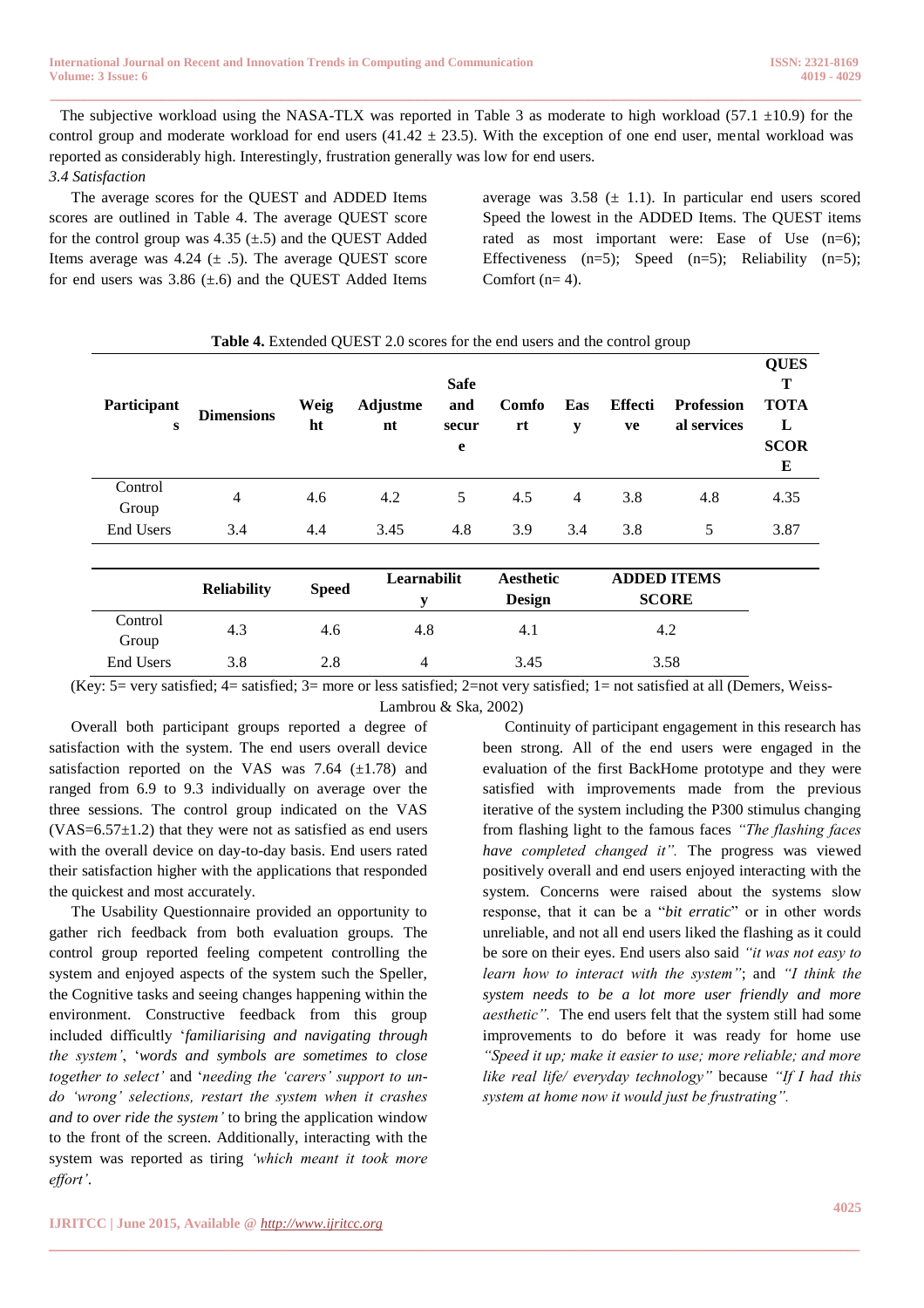**\_\_\_\_\_\_\_\_\_\_\_\_\_\_\_\_\_\_\_\_\_\_\_\_\_\_\_\_\_\_\_\_\_\_\_\_\_\_\_\_\_\_\_\_\_\_\_\_\_\_\_\_\_\_\_\_\_\_\_\_\_\_\_\_\_\_\_\_\_\_\_\_\_\_\_\_\_\_\_\_\_\_\_\_\_\_\_**

#### **IV. Discussion**

The results presented in this paper are from the evaluation of the second iteration of a P300 BCI prototype with a control group and end users with Acquired Brain Injury. All participants were satisfied with the overall improvements, applications and performance of the system since the evaluation of the first iteration of the prototype however an increase in the response rate and system reliability is still necessary. The significant improvements indicated in the effectiveness of the system for both the control group and end user group could be as a result of the famous faces stimulus [36,37]. The level of BCI literacy is set at above 70% [26] and this was achieved with each of the applications with the exception of the camera task. The overall reduction in control of the camera could have been attributed to the smaller P300 matrix [42] used for this smart home control and as a result of this poor outcome the camera has been removed from the future prototype.

Participants reported that the applications they enjoyed were the ones that responded the best for them through the BCI. All users reported that they liked the direct feedback from the system and this motivated the user whether it was creating a painting; selecting a video or moving the camera. The cognitive rehabilitation games were very complex tasks for a number of reasons for example it was necessary for the user to split their attention between two screens (i.e., the P 300 matrix and the application screen, see Figure 1). Also, different types of attention and memory were necessary to complete the tasks such as dividing attention between choosing an answer on the application screen and making a selection on the P300 matrix added to the significant challenge of remembering the images on the cards in order to complete the card-matching task. Difficulties such as moving their head between the two screens, trying to remember what each screen was for, and the delay attending to the P 300 matrix to make a selection made it more likely for the system to respond to the user with a false positive or suppressed selection because of the additional noise in the signals. Recommendations for the cognitive rehabilitation application include slowing down this task in some way to give end users time to decide on their answer such as incorporating a pause button. Also it would be important to have a resume button to enable users to continue their session if the page has moved on or if they feel like they need a break.

Additional findings highlighted that on the web browser application [9] the tags were not always clearly visible or in the right place. It is incredibly difficult due to the dynamic nature of the browser to ensure the tags are always in the correct location on the page however a bold black colour will be used in the future to maximise visibility. Within the XBMC application, on some occasions when the user was attending to the application screen the system would make a selection of its own. It is important to eliminate the system making selections on its own when the user is attending to the application screen. For example, if the user is watching a video through the BCI it is crucial the BCI does not make selections at random that would interfere with this. Work is currently underway to explore ways the BCI can identify when the user is not attending to the matrix to avoid unintended selections [43].

Brain Painting was another application that received a mixture of reviews. Participants found the matrix too complex to become familiar with which within the time frame of the evaluation could have lead to differences of opinion. This application is an example of needing good instructions for end users to use the entire system effectively and in order for people to benefit from all it has to offer.

Cognitive skills such as attention, working memory, and motivation are required to operate a BCI however the exact requirements are still not clear [44,45]. The results indicated that end users reported an overall lower accuracy score, experienced fatigue and there was difficulty focusing on and dividing attention between two screens. It is possible this is due to the participant's residual cognitive impairment as a result of ABI such as difficultly concentrating for periods of time as well as decreased stamina, memory and attention. The impact a cognitive impairment has on the EEG and the cognitive abilities necessary to successfully control BCI are still not evident [46]. Future work is needed to explore how to make BCI's more accessible to people with different cognitive abilities to ensure the target population for BCI can really benefit from them.

Moving the system towards home use and commercialisation a fundamental requirement is to reduce the complexity of the system and make it more reliable. A key finding from the evaluation was the number of crashes and the systems instability. In order for the set up to fit into the everyday routine the BCI needs to be an easy one-click set up. The feedback about the BCI in terms of aesthetic appearance, reliability and responsiveness found in this evaluation is not new [22,24,27]. However, this does underscore the utmost importance of these features and the need for designers and developers to take these requests seriously. Researchers have highlighted the merit of BCI development but only with the focus firmly on the personhood of end users [21,47]. In order to provide a real assistive technology solution that is cost effective for healthcare systems such issues need to be resolved to reduce device abandonment [48,49].

These finding are important to move towards a realisation of BCI as a commercially available assistive technology for home use and to offer a real life solution to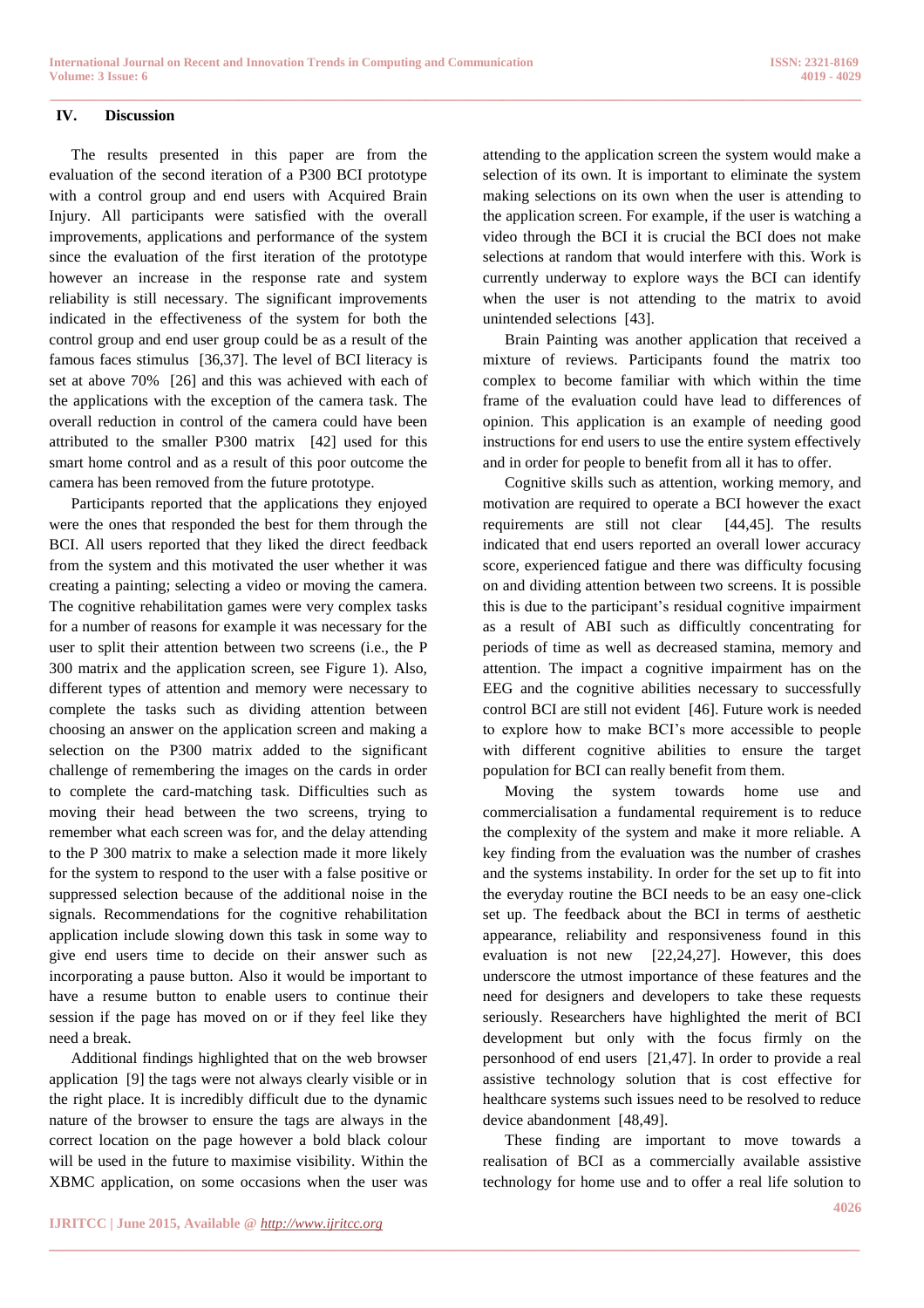**\_\_\_\_\_\_\_\_\_\_\_\_\_\_\_\_\_\_\_\_\_\_\_\_\_\_\_\_\_\_\_\_\_\_\_\_\_\_\_\_\_\_\_\_\_\_\_\_\_\_\_\_\_\_\_\_\_\_\_\_\_\_\_\_\_\_\_\_\_\_\_\_\_\_\_\_\_\_\_\_\_\_\_\_\_\_\_\_\_\_\_\_\_\_\_** enhance individuals' functional ability, quality of life and independence. The lessons learned from the present research have been disseminated to the developers so that the final platform will bring BCI closer to the ultimate goal of a commercial available system for home use. This included enhancing the aesthetic design of the electrode cap; enabling independent use of the system once the cap has been mounted and the training is complete; the applications and BCI matrix should be on one screen; and the ability to personalise the system to the unique needs of each user**.** 

## **V. Conclusions**

BCI with comprehensive sensors and home support systems are complex systems. Whilst we are moving toward intuitive systems for the non-expert, currently the complexity of start up and navigation requires support. The research aims to develop novel BCI systems to enhance the user's independence, increase access to services and ultimately enrich quality of life. It is the integration and uptake of the home based sensors, remote cognitive rehabilitation and the visualisation of services to target end users that will ensure the success, or not, of such systems. Our findings are encouraging and considered a positive contribution to our knowledge, showing promising results for the functionality and usability of the system at home by people with ABI.

## **VI. Acknowledgments**

The research leading to these results has received funding from the European Community's Seventh Framework Programme FP7/2007-2013, BackHome project grant agreement n° 288566. We would like to thank all of the project partners for their contribution to this research.

## **VII. Conflicts of Interest**

The authors declare no conflict of interest.

## **References and Notes**

- [1] Wolpaw, J.R.; Birbaumer, N.; McFarland, D.J.; Pfurtscheller, G.; Vaughan, T.M. Brain–computer Interfaces for Communication and Control. *Clinical neurophysiology* **2002***, 113*, 767-791.
- [2] Kaplan, A.; Shishkin, S.; Ganin, I.; Basyul, I.; Zhigalov, A. Adapting the P300-Based Brain– computer Interface for Gaming: A Review. *Computational Intelligence and AI in Games, IEEE Transactions on* **2013***, 5*, 141-149.
- [3] Kübler, A.; Kotchoubey, B.; Kaiser, J.; Wolpaw, J.R.; Birbaumer, N. Brain–computer

**\_\_\_\_\_\_\_\_\_\_\_\_\_\_\_\_\_\_\_\_\_\_\_\_\_\_\_\_\_\_\_\_\_\_\_\_\_\_\_\_\_\_\_\_\_\_\_\_\_\_\_\_\_\_\_\_\_\_\_\_\_\_\_\_\_\_\_\_\_\_\_\_\_\_\_\_\_\_\_\_\_\_\_\_\_\_\_**

Communication: Unlocking the Locked in. *Psychol. Bull.* **2001***, 127*, 358.

- [4] Neuper, C.; Müller, G.; Kübler, A.; Birbaumer, N.; Pfurtscheller, G. Clinical Application of an EEG-Based Brain–computer Interface: A Case Study in a Patient with Severe Motor Impairment. *Clinical neurophysiology* **2003***, 114*, 399-409.
- [5] Rohm, M.; Schneiders, M.; Müller, C.; Kreilinger, A.; Kaiser, V.; Müller-Putz, G.R.; Rupp, R. Hybrid Brain–computer Interfaces and Hybrid Neuroprostheses for Restoration of Upper Limb Functions in Individuals with High-Level Spinal Cord Injury. *Artif. Intell. Med.* **2013***, 59*, 133-142.
- [6] Guger, C.; Krausz, G.; Allison, B.Z.; Edlinger, G. Comparison of Dry and Gel Based Electrodes for p300 Brain-Computer Interfaces. *Front. Neurosci.*  **2012***, 6*, 60.
- [7] Fazel-Rezai, R.; Allison, B.Z.; Guger, C.; Sellers, E.W.; Kleih, S.C.; Kübler, A. P300 Brain Computer Interface: Current Challenges and Emerging Trends. *Frontiers in neuroengineering*  **2012***, 5*.
- [8] Pokorny, C.; Klobassa, D.S.; Pichler, G.; Erlbeck, H.; Real, R.G.; Kübler, A.; Lesenfants, D.; Habbal, D.; Noirhomme, Q.; Risetti, M. The Auditory P300-Based Single-Switch Brain–computer Interface: Paradigm Transition from Healthy Subjects to Minimally Conscious Patients. *Artif. Intell. Med.* **2013***, 59*, 81-90.
- [9] Halder, S.; Pinegger, A.; Käthner, I.; Wriessnegger, S.C.; Faller, J.; Antunes, J.B.P.; Müller-Putz, G.R.; Kübler, A. Brain-Controlled Applications using Dynamic P300 Speller Matrices. *Artif. Intell. Med.*  **2014**.
- [10]Carmichael, C.; Carmichael, P. BNCI Systems as a Potential Assistive Technology: Ethical Issues and Participatory Research in the BrainAble Project. *Disability and Rehabilitation: Assistive Technology*  **2013***, 9*, 41-47.
- [11]Glannon, W. Ethical Issues with Brain-Computer Interfaces. *Frontiers in systems neuroscience* **2014***, 8*.
- [12]Pfurtscheller, G.; Müller, G.R.; Pfurtscheller, J.; Gerner, H.J.; Rupp, R. 'Thought'–control of Functional Electrical Stimulation to Restore Hand Grasp in a Patient with Tetraplegia. *Neurosci. Lett.*  **2003***, 351*, 33-36.
- [13]Rebsamen, B.; Guan, C.; Zhang, H.; Wang, C.; Teo, C.; Ang, V.; Burdet, E. A Brain Controlled Wheelchair to Navigate in Familiar Environments. *Neural Systems and Rehabilitation Engineering, IEEE Transactions on* **2010***, 18*, 590-598.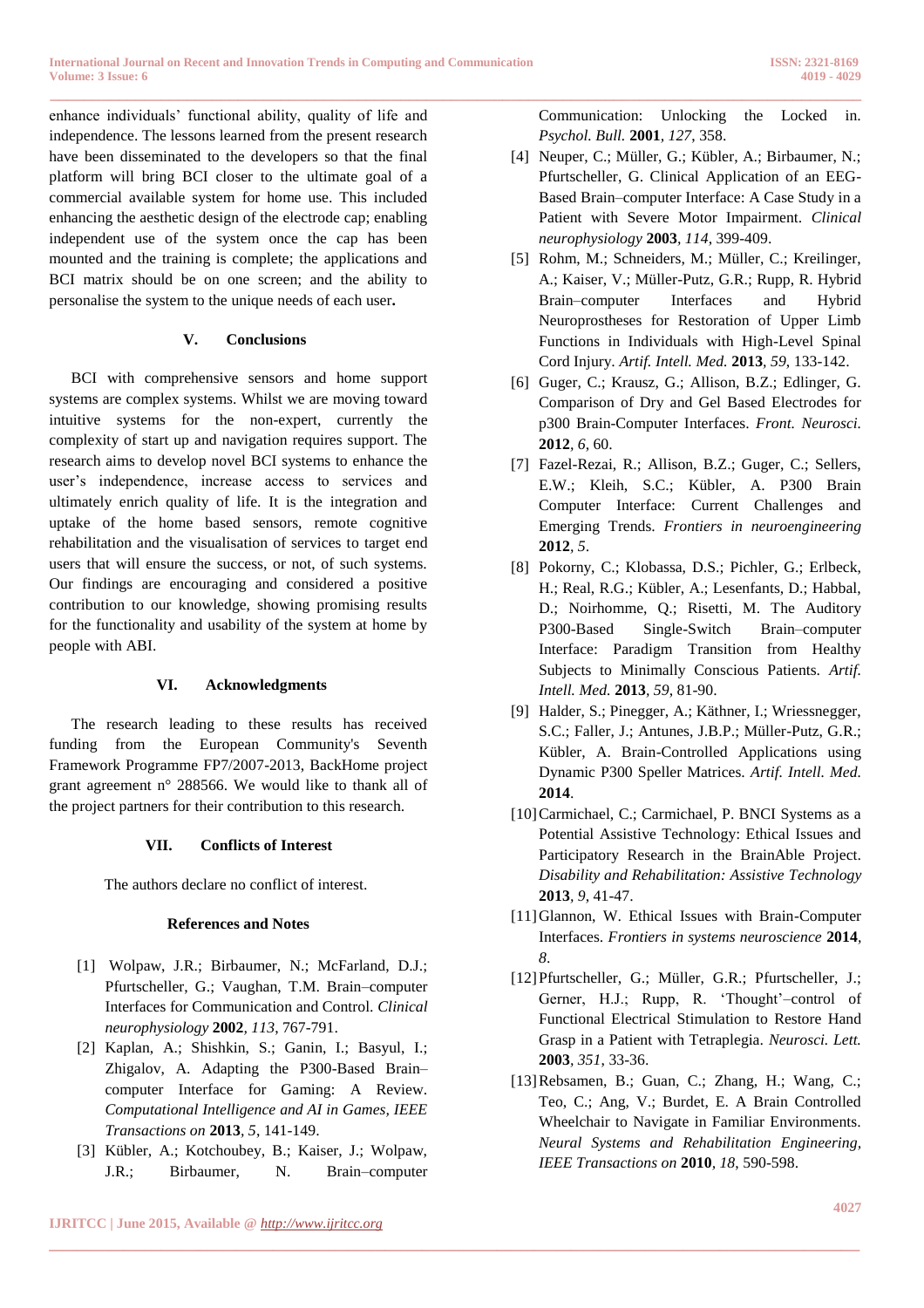- [14]Daly, J.J.; Wolpaw, J.R. Brain–computer Interfaces in Neurological Rehabilitation. *The Lancet Neurology* **2008***, 7*, 1032-1043.
- [15]Finke, A.; Lenhardt, A.; Ritter, H. The MindGame: A P300-Based Brain–computer Interface Game. *Neural Networks* **2009***, 22*, 1329-1333.
- [16]Sellers, E.W.; Vaughan, T.M.; Wolpaw, J.R. A Brain-Computer Interface for Long-Term Independent Home Use. *Amyotrophic Lat. Scler.*  **2010***, 11*, 449-455.
- [17]Daly, J.; Armstrong, E.; Thomson, E.; Andreas, P.; Martin, S. P300 Brain Computer Interface Control After an Acquired Brain Injury. *International Journal on recent and innovation trends in computing and communication* **2015***, 3*, 318-325.
- [18]Ortner, R.; Prückl, R.; Putz, V.; Scharinger, J.; Bruckner, M.; Schnuerer, A.; Guger, C. *Accuracy of a P300 Speller for Different Conditions: A Comparison*.; na, 2011.
- [19]Kübler, A.; Neumann, N.; Wilhelm, B.; Hinterberger, T.; Birbaumer, N. Predictability of Brain-Computer Communication. *Journal of Psychophysiology* **2004***, 18*, 121.
- [20]Piccione, F.; Giorgi, F.; Tonin, P.; Priftis, K.; Giove, S.; Silvoni, S.; Palmas, G.; Beverina, F. P300-Based Brain Computer Interface: Reliability and Performance in Healthy and Paralysed Participants. *Clinical neurophysiology* **2006***, 117*, 531-537.
- [21]Kübler, A.; Holz, E.M.; Riccio, A.; Zickler, C.; Kaufmann, T.; Kleih, S.C.; Staiger-Sälzer, P.; Desideri, L.; Hoogerwerf, E.; Mattia, D. The User-Centered Design as Novel Perspective for Evaluating the Usability of BCI-Controlled Applications. *PloS one* **2014***, 9*, e112392.
- [22]Holz, E.M.; Höhne, J.; Staiger-Sälzer, P.; Tangermann, M.; Kübler, A. Brain–computer Interface Controlled Gaming: Evaluation of Usability by Severely Motor Restricted End-Users. *Artif. Intell. Med.* **2013***, 59*, 111-120.
- [23]Kübler, A.; Holz, E.; Kaufmann, T.; Zickler, C. A User Centred Approach for Bringing BCI Controlled Applications to End-Users. *Brain-Computer Interface Systems-Recent Progress and Future Prospects* **2013**.
- [24]Zickler, C.; Halder, S.; Kleih, S.C.; Herbert, C.; Kübler, A. Brain Painting: Usability Testing According to the User-Centered Design in End Users with Severe Motor Paralysis. *Artif. Intell. Med.* **2013***, 59*, 99-110.
- [25]Zickler, C.; Riccio, A.; Leotta, F.; Hillian-Tress, S.; Halder, S.; Holz, E.; Staiger-Salzer, P.; Hoogerwerf, E.J.; Desideri, L.; Mattia, D. *et al.* A

**\_\_\_\_\_\_\_\_\_\_\_\_\_\_\_\_\_\_\_\_\_\_\_\_\_\_\_\_\_\_\_\_\_\_\_\_\_\_\_\_\_\_\_\_\_\_\_\_\_\_\_\_\_\_\_\_\_\_\_\_\_\_\_\_\_\_\_\_\_\_\_\_\_\_\_\_\_\_\_\_\_\_\_\_\_\_\_**

**IJRITCC | June 2015, Available @** *[http://www.ijritcc.org](http://www.ijritcc.org/)* 

Brain-Computer Interface as Input Channel for a Standard Assistive Technology Software. *Clin. EEG Neurosci.* **2011***, 42*, 236-244.

- [26]Nijboer, F.; Sellers, E.; Mellinger, J.; Jordan, M.; Matuz, T.; Furdea, A.; Halder, S.; Mochty, U.; Krusienski, D.; Vaughan, T. A P300-Based Brain– computer Interface for People with Amyotrophic Lateral Sclerosis. *Clinical neurophysiology* **2008***, 119*, 1909-1916.
- [27] Schreuder, M.; Riccio, A.; Risetti, M.; Dähne, S.; Ramsay, A.; Williamson, J.; Mattia, D.; Tangermann, M. User-Centered Design in Brain– computer interfaces—A Case Study. *Artif. Intell. Med.* **2013***, 59*, 71-80.
- [28]Mulvenna, M.; Lightbody, G.; Thomson, E.; McCullagh, P.; Ware, M.; Martin, S. Realistic Expectations with Brain Computer Interfaces. *Journal of Assistive Technologies* **2012***, 6*, 233- 244.
- [29]Laureys, S.; Pellas, F.; Van Eeckhout, P.; Ghorbel, S.; Schnakers, C.; Perrin, F.; Berre, J.; Faymonville, M.; Pantke, K.; Damas, F. The Locked-in Syndrome: What is it Like to be Conscious but Paralyzed and Voiceless? *Prog. Brain Res.* **2005***, 150*, 495-611.
- [30]Phukan, J.; Elamin, M.; Bede, P.; Jordan, N.; Gallagher, L.; Byrne, S.; Lynch, C.; Pender, N.; Hardiman, O. The Syndrome of Cognitive Impairment in Amyotrophic Lateral Sclerosis: A Population-Based Study. *J. Neurol. Neurosurg. Psychiatry.* **2012***, 83*, 102-108.
- [31]Chiaravalloti, N.D.; DeLuca, J. Cognitive Impairment in Multiple Sclerosis. *The Lancet Neurology* **2008***, 7*, 1139-1151.
- [32]Wingeier, K.; Giger, E.; Strozzi, S.; Kreis, R.; Joncourt, F.; Conrad, B.; Gallati, S.; Steinlin, M. Neuropsychological Impairments and the Impact of Dystrophin Mutations on General Cognitive Functioning of Patients with Duchenne Muscular Dystrophy. *Journal of Clinical Neuroscience* **2011***, 18*, 90-95.
- [33]Käthner, I.; Daly, J.; Halder, S.; Räderscheidt, J.; Armstrong, E.; Dauwalder, S.; Hintermüller, C.; Espinosa, A.; Vargiu, E.; Pinegger, A. *et al.* <br/>  $\langle \rangle$  $\langle$ br  $\rangle$ A P300 BCI for E-Inclusion, Cognitive Rehabilitation and Smart Home Control. In 6th International Brain Computer Interface Conference, Graz, Austria, 6th – 19th of September 2014.
- [34]Daly, J.; Armstrong, E.; Wriessnegger, S.C.; Müller-Putz, G.R.; Hintermüller, C.; Thomson, E.; Martin, S. The Evaluation of a Brain Computer Interface System with Acquired Brain Injury End Users. In 6th International Brain Computer